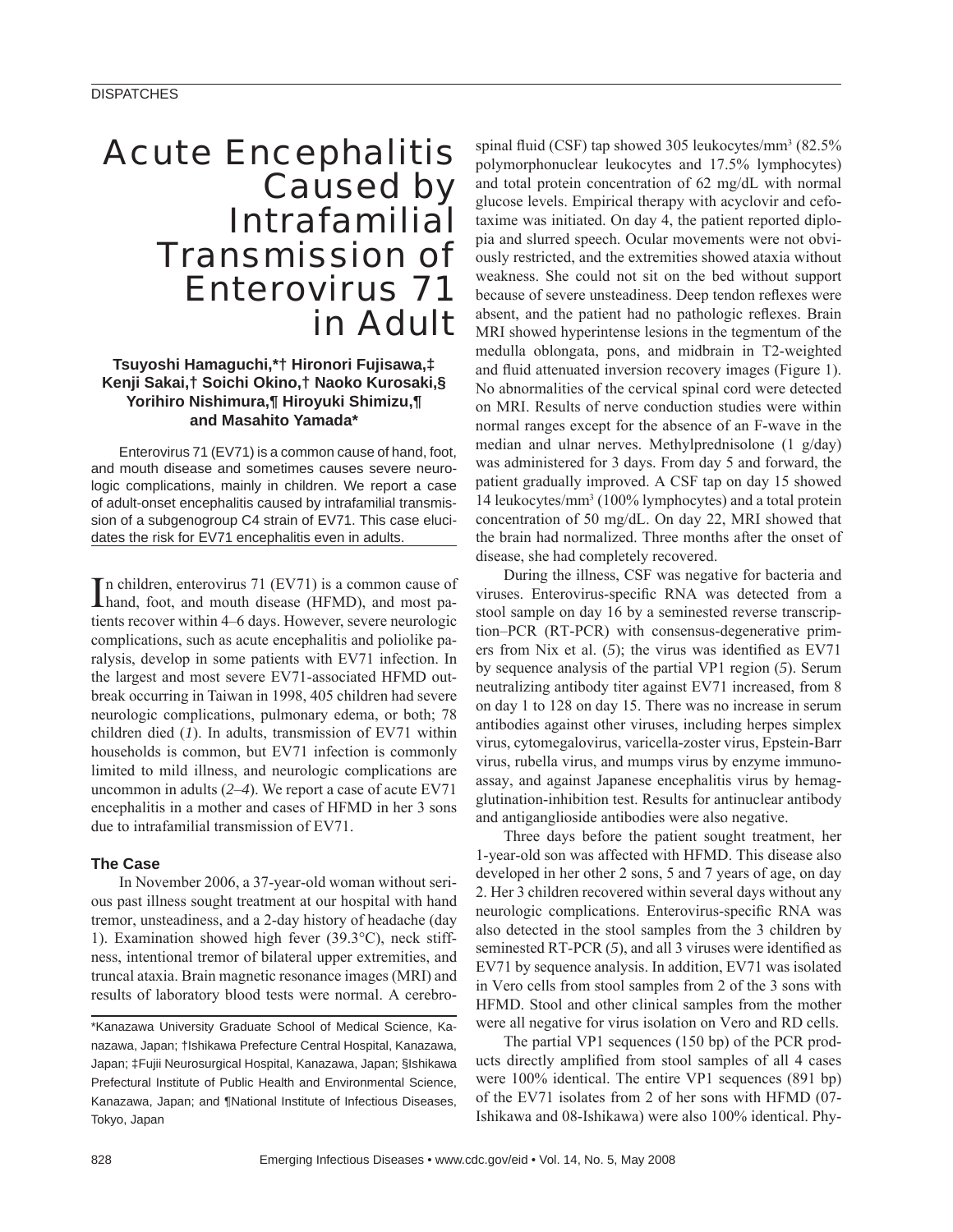logenetically, by using VP1-based genetic classification, the isolates were classified as subgenogroup  $C4$  (Figure 2) (*6*). The subgenogroup C4 of EV71 has recently been identified in Japan and might have emerged in the surrounding countries, mainland People's Republic of China and Taiwan (*6*–*9*). The 07-Ishikawa strain shows a close genetic relationship to recent subgenogroup C4 strains in mainland



Figure 1. Magnetic resonance images of the brain. A) Hyperintense lesions in the tegmentum of the pons in the axial section of the fluid-attenuated inversion recovery image. B) In the sagittal section of the T2-weighted image, hyperintense lesions are present in the tegmentum of the midbrain, pons, and medulla oblongata.

China (97.4% nt identity to the SHZH04–38 strain) and those in Japan (97.0% nt identity to the 2779-Yamagata strain, Figure 2) (*7*,*9*).

### **Conclusions**

Several EV71 outbreaks have been documented throughout the world, and clinical manifestations of EV71 infections can be diverse, including HFMD, herpangina, central nervous system (CNS) complications, and pulmonary edema. Recently, EV71-associated HFMD outbreaks with severe CNS complications have frequently been reported, especially in the Asian-Pacific region  $(2,3)$ . In children, the CNS complications associated with EV71 manifest clinically in various ways, such as aseptic meningitis, acute flaccid paralysis, and rhombencephalitis; rhombencephalitis is one of the most common severe neurologic symptoms (*2*).

We diagnosed the mother's illness as EV71 encephalitis because the clinical features were similar to those of EV71 rhombencephalitis in children (*2*,*10*), although there has not previously been a detailed case report of adult-onset EV71 encephalitis. EV71 was not identified in the mother's CSF sample by virus isolation or direct molecular detection by RT-PCR, but EV71 was identified in her stool sample. We could not exclude the possibility of para- or post-infectious encephalitis during the initial stage of her illness. However, rhombencephalitis subsequently developed in this patient, which is common in children with EV71 encephalitis but is far less common from other infections and para- or post-infectious encephalitis. Clinical symptoms, MRI, and CSF findings of her illness were similar to those reported in children with EV71 encephalitis.

Several previous studies have demonstrated a rather low virus isolation rate in CNS specimens compared with that in other clinical samples, such as throat swab, rectal swab, and stool samples from EV71-associated cases with HFMD, encephalitis, or both (*2*,*3*,*11*). Along with the identification of EV71, the increase in serum neutralizing antibody titer against EV71 supports the diagnosis of acute EV71 infection. In addition, the lack of abnormalities of the spinal cord on MRI, the absence of an F-wave on nerve conduction study (a possible sign of radiculopathy), and the absence of deep tendon reflexes without weakness support the possibility of radiculitis as a complication. In a previous report, some patients with rhombencephalitis showed hyporeflexia or areflexia, but nerve conduction study findings were not reported (*2*).

Genetic analysis among 4 different EV71 isolates from the patients indicated probable intrafamilial transmission of EV71. In a recent study, EV71 transmission rate to household contacts was 52%, and the transmission rate from children to parents was 41% (*4*). Twenty-one percent of EV71-infected children experienced serious complications,